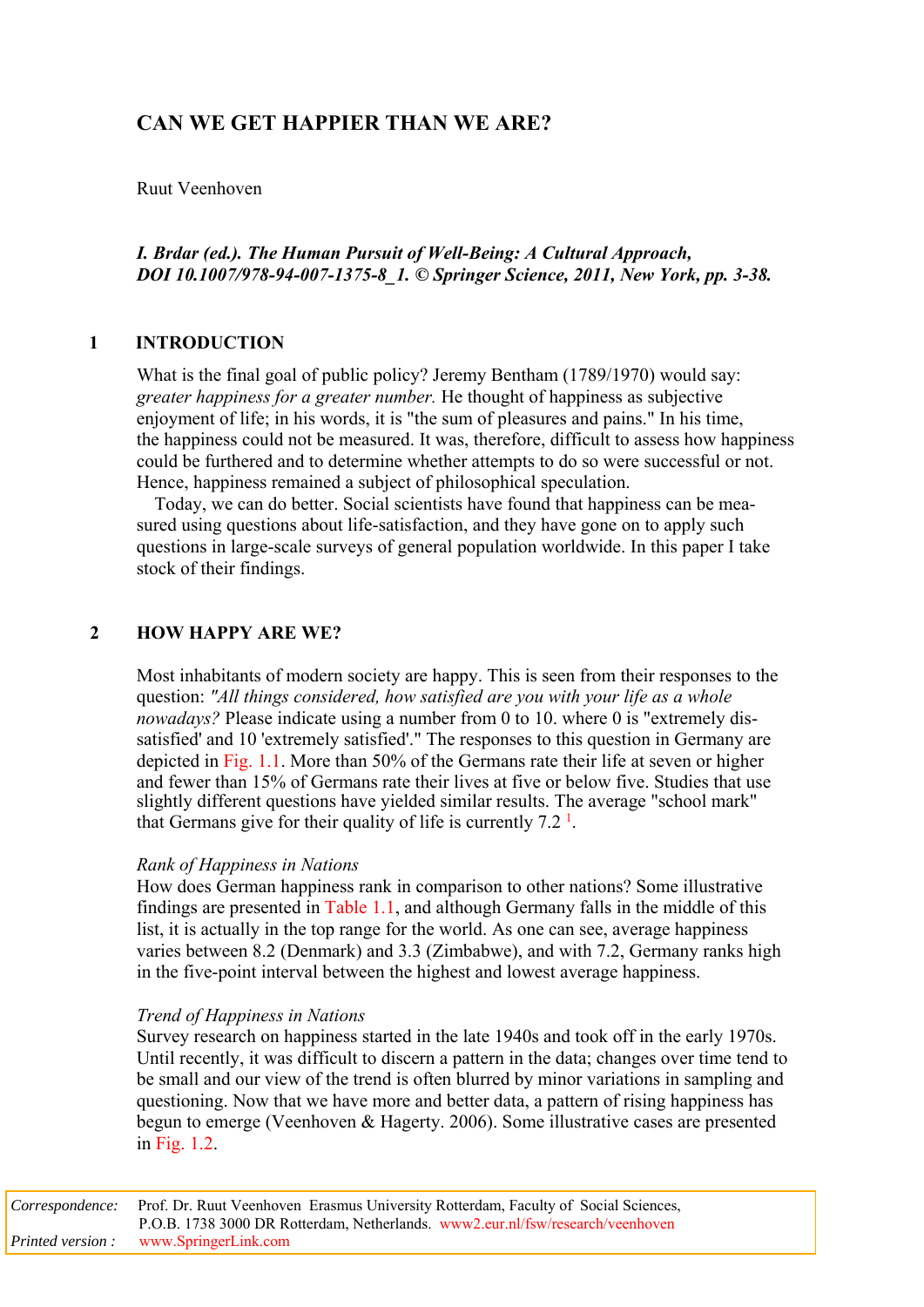# **3 GREATER HAPPINESS POSSIBLE?**

Can public policy create greater happiness? Several scientists think not. Some psychologists maintain that happiness is largely inborn or at least embedded in stable personality. Hence, a better society will not yield happier citizens, This view is known as the "set point" theory (Lykken, 1999). Some sociologists draw the same conclusion, because they think happiness depends on social comparison and that one is not better off than the neighbors if conditions for everybody improve. In this vein, the case of the USA is often mentioned as an example: material wealth would have doubled there since the 1950s, while average happiness seems to have remained at the same level (Easterlin, 1995). These scientists are wrong, both empirically and theoretically.

### *Empirical Indications*

There is a clear relation between average happiness and societal quality. Think of the case of Zimbabwe i[n Fig. 1.1.](#page-9-0) where this country is at the bottom with an average of 3.3. Apparently, people cannot live happily in a failed state, even if their neighbors suffer in a similar way. The correlations in [Table 1.2](#page-12-0) show that this is no exception; differences in quality of society explain about 80% of the variation in average happiness in the present day world.

Average happiness *has* changed in most nations and typically for the better (Veenhoven & Hagerty. 2006). Figure 1.2 depicts a gradual rise of happiness in Denmark over the last 30 years and a dramatic fall in average happiness in Russia, following the Ruble Crisis of 1995. Clearly, happiness is not fixed to a set point!

Figure 1.2 also shows that greater happiness is possible in most nations of the world. Average happiness is currently highest in Denmark, with an average of 8.2. What is possible in Denmark should also be possible in other countries. We cannot object that Danish happiness is a matter of genetic endowment or national character, because Fig. 1.2 shows that happiness has improved in Denmark since 1973.

Present-day happiness in Denmark may be close to the maximally possible level. If so. there is still a long way to go for most nations of this world, since the world's average happiness is now about 5.5. If we ever reached the maximum of average happiness, there is still the possibility to extend the duration of our happiness and create more happy life years for a greater number (Veenhoven. 2005).

### *Theoretical Underpinning*

The erroneous idea that greater happiness is not possible has its roots in erroneous theories about the nature of happiness. One of these mistaken theories **is** that happiness is merely a matter of outlook on life and that this outlook is set in fixed dispositions, which are part of an individuals' personality as well as of their national character. Another faulty theory is that happiness results from cognitive comparison, in particular from social comparison. Elsewhere, I have shown that these theories are wrong (Veenhoven, 1991, 1995).

My alternative theory of happiness holds that we appraise life on the basis of affective information in the first place. We experience positive as well as negative affects, and in appraising how much we like the life we live, we assess to what extent the former outbalances the latter. This theory fits Bentham's concept of happiness as "the sum of pleasures and pains." In my view, positive and negative affects signal the gratification of basic human needs, so in the end, happiness is determined by need gratification. Elsewhere, I have discussed this theory in more detail (Veenhoven. 2009).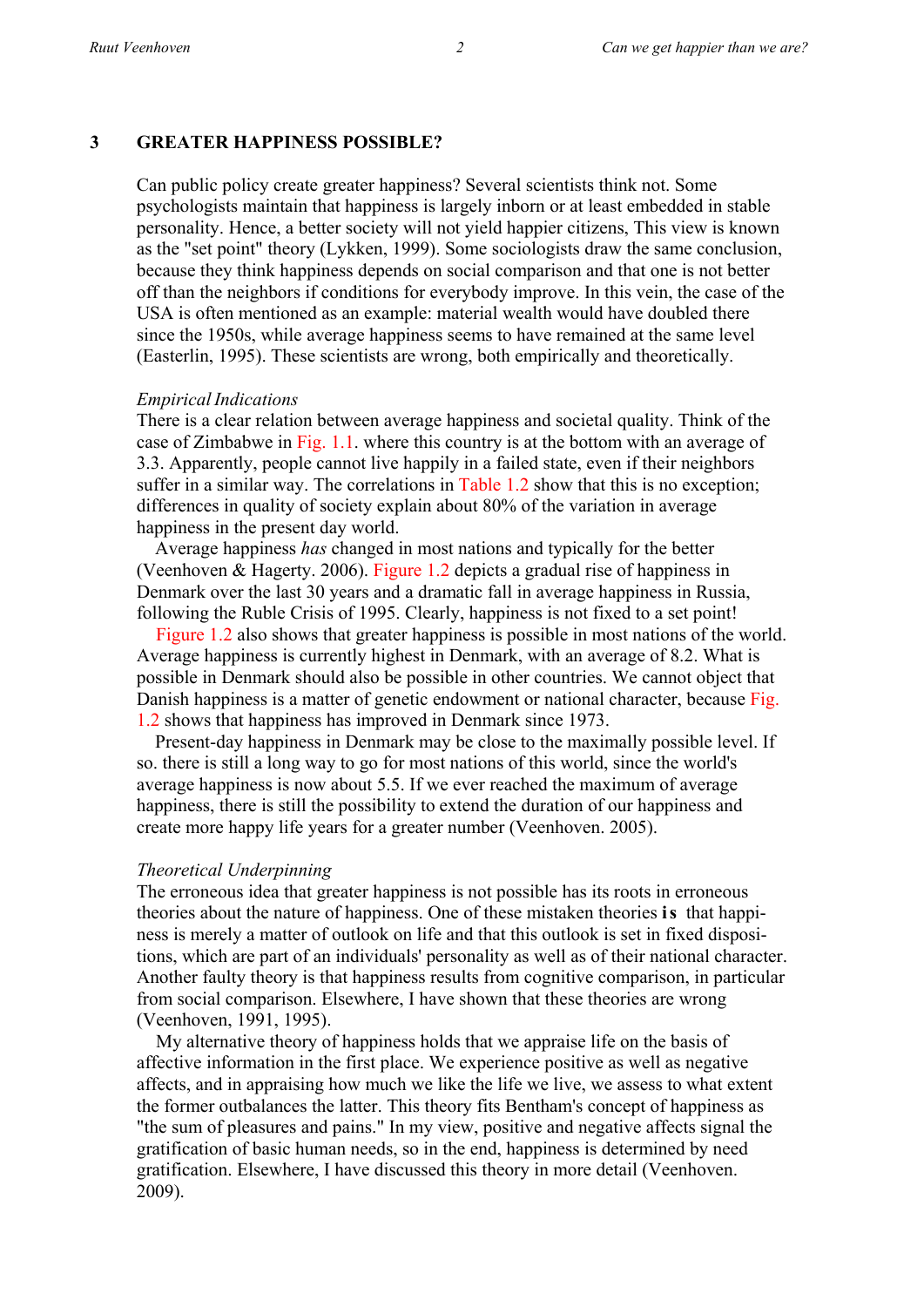# **4 HOW CAN HAPPINESS BE RAISED?**

Apparently, greater happiness for a greater number is possible. How can this be achieved? I see possibilities at three levels: (1) at the macro-level of society. (2) at the meso-level of organizations, (3) at the micro-level of individual citizens.

# **4.1 Macro-level: Improving the livability of society**

Happiness also depends on the quality of the wider society. As we have seen in [Table](#page-10-0)  [1.1,](#page-10-0) there are wide differences in happiness across nations, and these differences are clearly linked to societal qualities, some of which are presented in [Table 1.2.](#page-12-0) 

Will further economic growth make us happier[? Table 1.2 s](#page-12-0)uggests so, because happiness is strongly correlated with the wealth of the nation. Yet. material affluence appears to be subject to the law of diminishing return, and economic growth yields more happiness in poor nations than in rich nations. This is not to say that economic development does not add to happiness at all in rich nations. Happiness is still on the rise in affluent nations, and it is well possible that this rise is linked to economic growth, directly or indirectly. We simply do not know what the underlying links are, as yet.

Still another reason to keep the economy going is that the "playing" may be as important as the prizes. Happiness is not only found in consumption, it is also found in productive activity. Like most animals, we have an innate need to use our potentials. The biological function of this need is to keep us sharp, in the human case, in particular, to keep the brain in shape. The human species evolved under the conditions of a hunter-gatherer existence that involved a lot of challenge. In today's conditions, as an industrial society, we still need some challenges and most of us find them mainly in our work life. In this perspective, we belter not follow Layard's (2005) advice to discourage economic competition, though there is a point in keeping the competition nice and leaving room for other arenas in society.

The data in [Table 1.2](#page-12-0) do not suggest that a reduction of income differences will add to happiness; the zero-order correlation is close to zero, and when the wealth of the nation is taken into account, we even see a positive effect of income inequality. Though income inequality may be unfair, we can apparently live with it. Likewise, the data do not suggest that happiness can be advanced by increasing the offerings of a welfare state. At first sight, (here is some correlation between expenditures for social security and happiness in nations, but the statistical relationship disappears when we take into account that big spending nations tend to be richer. For instance, happiness is fairly high in Sweden, and Sweden is known for its extended welfare stale; yet. it is equally high in Iceland, which scores equally high and spends much less on social security (Veenhoven, 2000; Ouweneel, 2002).

The greatest gains seem to be possible in the realms of freedom and justice. Good governance also appears to contribute much to average happiness in nations, irrespective of the political color of the parties in the saddle.

# **4.2 Meso-level: Improving the livability of institutions**

Another source of happiness is the institutional settings in which we spend most of our time, such as at work or at school. Systematic improvements in those realms will probably add to the average happiness of a nation.

This requires that we know which settings produce the most happiness, for example, determine the kind of schools where pupils enjoy their school years the most. Curiously, little investigation has been done in this field as yet, not even for old age homes. The prime product of such a research would be the number of happy life years.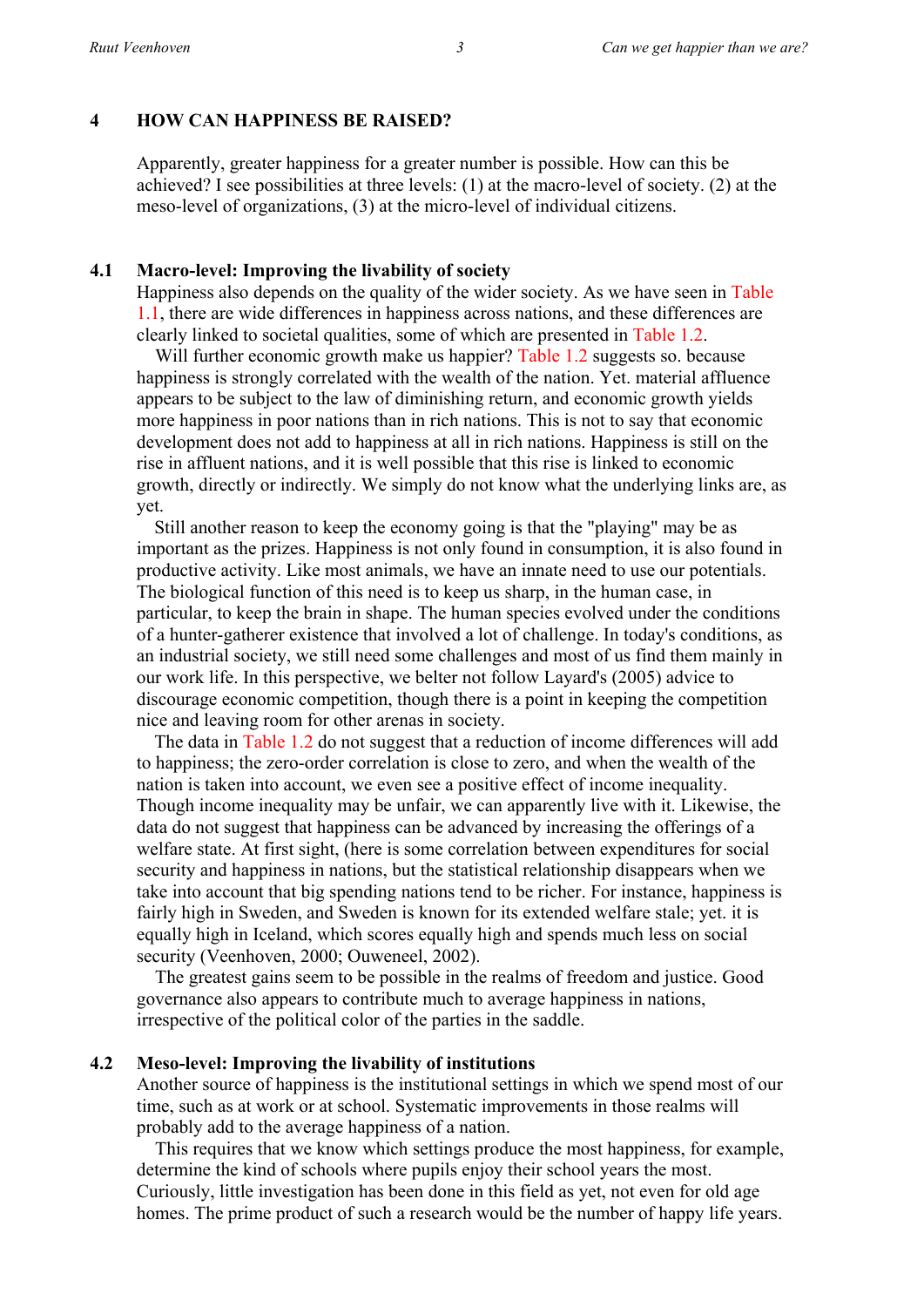There is a lot of talk about quality of life in institutions, but little research. This is probably because there is little incentive to bother about the happiness of pupils and residents of care homes.

Governments can create an incentive by investigating the happiness output of institutions. Once differences are visible, the market will do its work. For instance. most parents will prefer a school where most children are happy over a school where the majority is not, even if the latter school produces higher grades.

### **4.3 Micro-level: Helping individuals to live happier**

Happiness can be furthered at the individual level in three ways by: (1) training art-ofliving skills, (2) informing people about the probable outcomes of choices, and (3) improving professional guidance in self-development and life choice. Below, 1 will expand on these options, since they are particularly relevant for positive psychology.

### *4.3.1 Training Art-of-living skills*

Many people think that they would be happier if they had more money or a higher position on the social ladder. However, research shows that these things do not matter very much, at least not in affluent and egalitarian societies. Differences in income and social status explain only some 5% of the differences i[n Fig. 1.1. C](#page-9-0)urrent images about condition for happiness are misleading.

What then does matter for happiness? About 10% of the differences can be attributed to social relations, in particular to a good marriage. Another 10% is due to good or bad luck, probably more so in countries where life is less predictable. Most of the difference appears to be due to personal characteristics: about 30% can be attributed to variation in life ability (Headey & Wearing, 1992). The relative importance of inner strengths should not be surprising if we realize that living conditions are typically very good in modern nations: the better the external conditions, the less they account for differences in happiness. In Paradise, all the difference in happiness will be due to inner competence, neurotics will quarrel with Angels. In Hell, the differences in happiness (if any) will largely be determined by closeness to the fire, because nobody can stand that environment. So the most evident way to advance happiness in modern society is to strengthen life abilities.

Part of these abilities is genetically determined or little alterable for other reasons. Still, there are also capabilities that can be improved through therapy and training. Psychotherapy is now well established in modern nations but still underutilized. There is also an emerging field of training in art of living in line with the new "positive psychology." "Art of living" is the knack of leading a satisfying life, and in particular, the ability to develop a rewarding life style (Veenhoven. 2003). This involves various aptitudes, some of which seems to be susceptible to improvement using training techniques. Four of these aptitudes are: (1) the ability to enjoy, (2) the ability to choose, (3) the ability to keep developing, and (4) the ability to see meaning.

### *Learning to Enjoy*

The ability to lake pleasure from life is partly in-bom (trait negativity-positivity). but can to some extent be cultivated. Learning to take pleasure from life was part of traditional leisure-class education, which emphasized prestigious pleasures, such as the tasting of exquisite wines and the appreciation of difficult music. Yet, it is also possible to develop an enjoyment of the common things in life, such as eating breakfast or watching the sunset. Training in savoring simple pleasures is part of some religious practices.

Hedonistic enjoyment is valued in present day modern society and figures prominently in advertisements. Yet. techniques that help us to gain the ability to enjoy are underdeveloped. There are no professional enjoyment trainers, at least no trainers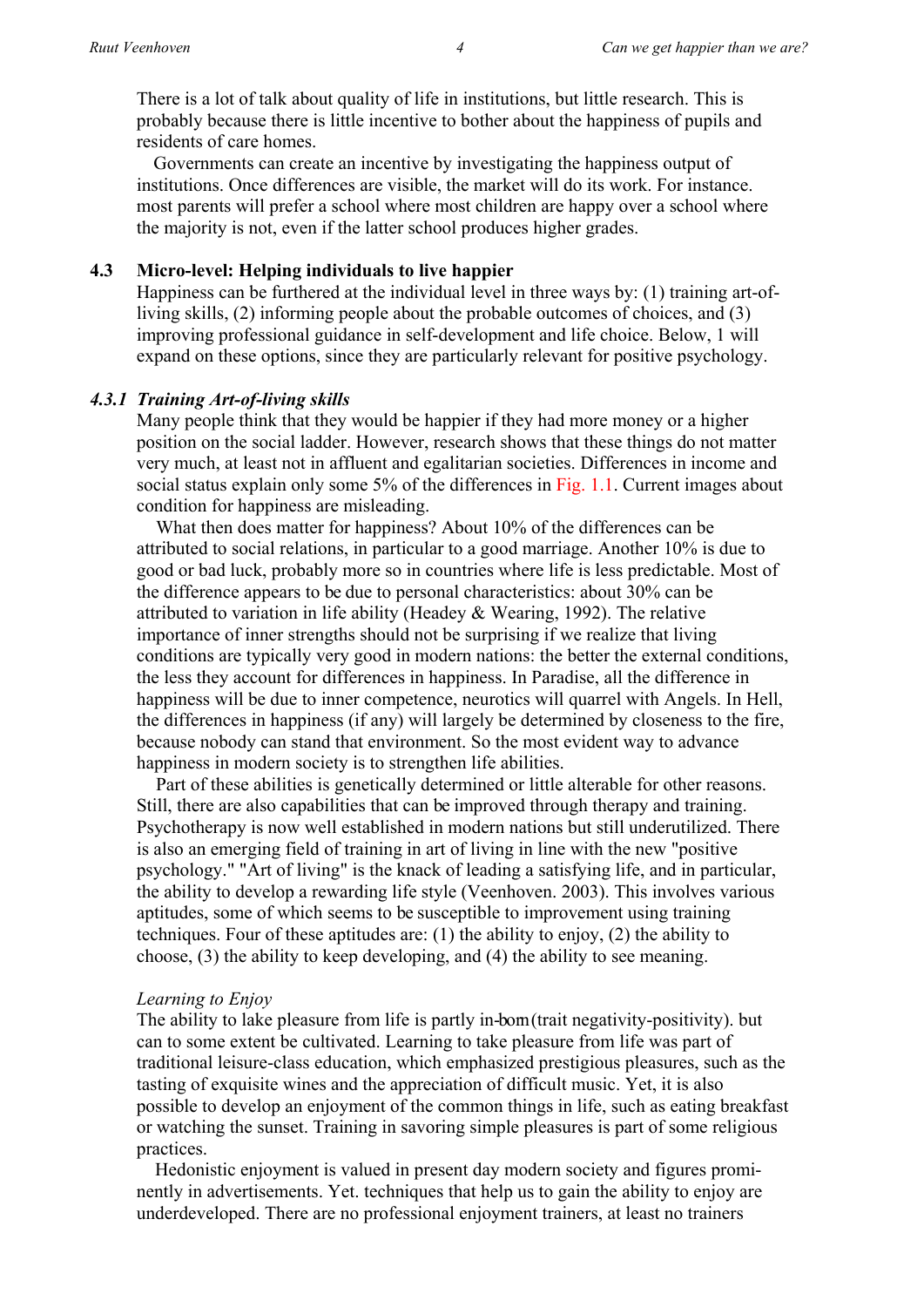aiming at improving our general level of enjoyment. There is professional guidance for specific types of pleasures, such as how to appreciate fine arts, and often the main goal is to sell a particular product.

Still, it would seem possible to develop wider enjoyment training techniques. One way could be to provide training in "attentiveness." possibly using meditation techniques. Another option could be the broadening of one's repertoire of leisure activities, which could link up with expertise in various stimulation programs. A third way could be looking at ways to remove inner barriers to enjoy, which could he linked to clinical treatment of a-hedonia.

#### *Learning to Choose*

Happiness depends on also the choices one makes in life and hence also on one's ability to choose. The art of choosing involves several skills.

One such skill is getting to know what the options are. This aptitude can be improved by learning, and this is one of the things we do in consumer education. Expertise in this field can be used for training in the charting of wider life options. Another requirement is an ability to estimate how well the various options would lit one's nature. This requires self-knowledge and that is also something that can be improved, self-insight being a common aim in training and psychotherapy. Once one knows what to choose, there is often a problem of carrying through. This phase requires aptitudes such as perseverance, assertiveness. and creativity, all of which can be strengthened and are. in fact, common objectives in vocational trainings. The next step in the choice process is assessing the outcomes, in terms of the above-mentioned distinction, whether "expected utility" fits "experienced utility." This phase calls for openness to one's feelings and a realistic view on one's overall mood pattern. Training in mood monitoring is a common practice in psychotherapy and could possibly be improved using computer-based techniques of experience sampling.

The problem is not so much to develop such training techniques, but to separate the chaff from the corn. That will require independent effect studies Once such techniques have been proven to be effective, a market culture will develop.

#### *Learning to Grow*

Happiness depends largely on the gratification of basic needs, and an important class of such needs is "growth needs" (Maslow, 1954). also referred to as "functioning needs" or "mastery needs." These needs are not restricted to higher mental functions; they also concern the use and development of the body and senses. In animals, gratification of these needs is largely guided by instinct, but in humans, it requires conscious action. Cultures typically provide standard action patterns for this purpose, such as providing for vocational career scripts or artistic interests, but people must also make choices of their own. in particular in multiple-choice societies. Failure to involve oneself in challenging activities may lead one to diffused discontent or even depression, this, for example, happens regularly after retirement from work. Thus, another art of living is to keep oneself going and developing.

Intervention would also seem possible in this case. Mere information will probably be useful and one can also think of various ways to get people going. Once again training techniques can build on available experience, and in this case, experience in various activation programs. There is already an ample supply of "growth trainings" on the peripheries of psychology, but. as yet. little evidence is available for the effectiveness of such interventions and certainly no proof of long-term effects on happiness.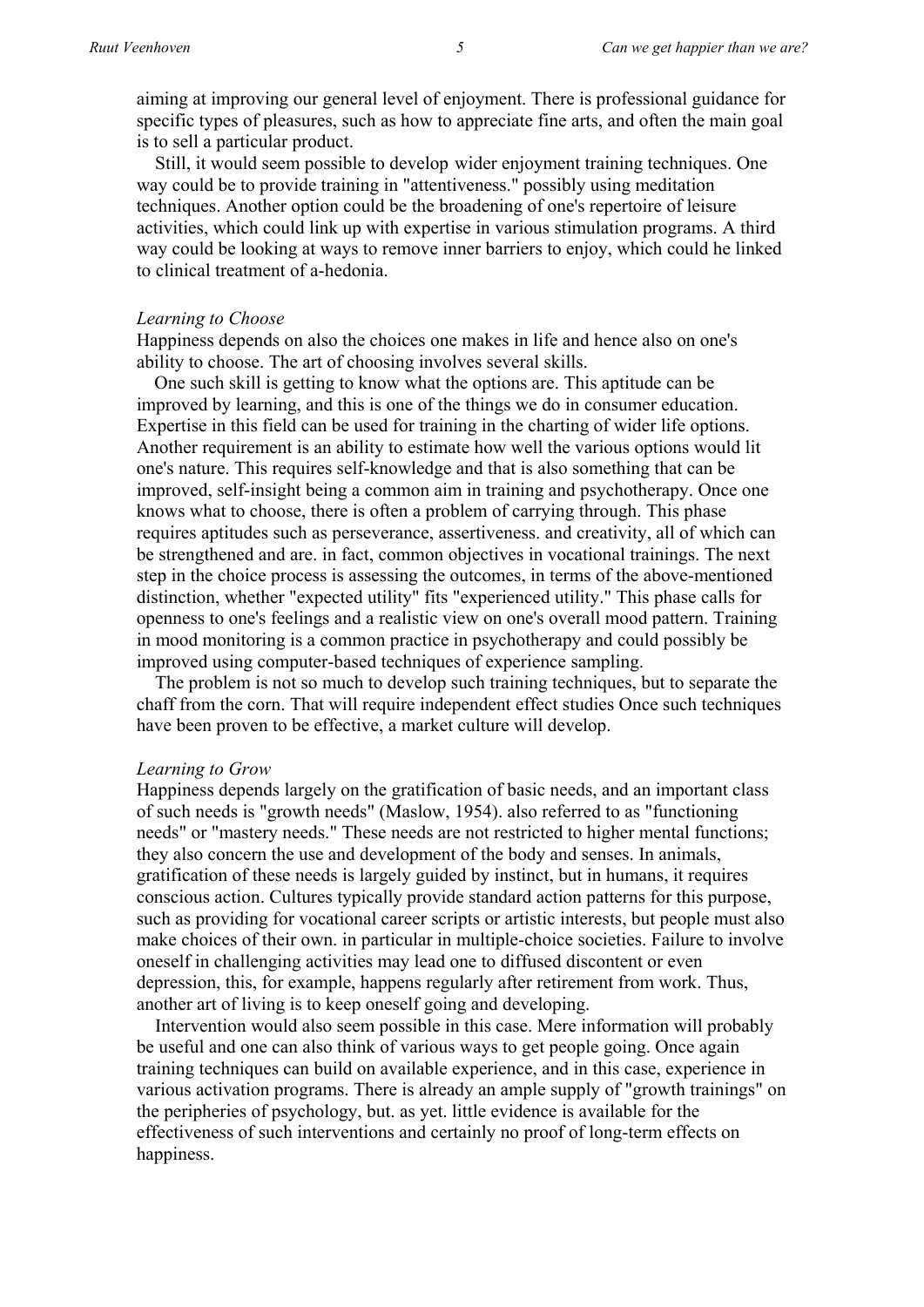#### *Helping to See Meaning*

Probably, but not certainly, happiness also depends on one seeing meaning in one's life. Though it is not sure that we have an innate need for meaningfulness as such, the idea of it provides at least a sense of coherence. Seeing a meaning in one's life requires (hat one develops a view of one's life and that one can see worth in it. These mental knacks can also be strengthened, and it is possible that one can also learn to live with the philosophical uncertainties that surround this issue. There is experience on this matter in existential counseling and in practices such as "life reviewing" (Holahan, Holahan, & Wonacott. 1999) and "logo therapy" (Frankl. 1946). As far as I know, the impact of such interventions on happiness has yet to be investigated.

#### *4.3.2 Information: Enabling more informed choice*

Another way of improving happiness at the individual level is to inform people about the consequences of major choices in life. We have to realize that we live in a "multiple-choice society." in which about *40%* of the differences in happiness seems to be due to "intentional activity" (Sheldon & Lyubomirsky, 2004. p. 131). Better informed choices will give rise to greater happiness.

 Life choices are for the most part based on expected happiness, for instance, we typically choose a profession we think we will like. Economists call this "expected utility," or "decision utility'" and acknowledge that this may differ from later "experienced utility." because decisions are mostly made on the basis of incomplete information. An example of a malformed choice is the decision to accept a higher paying job that requires more commuting. People typically accept such jobs in the expectation that the extra money will compensate for the travel lime, but follow-up research has shown that they are mostly wrong and that happiness tends to go down in such cases (Frey & Stutzer, 2004).

Research of this kind can help people to make more informed choices. Though there i**s** no guarantee that things will work out in the same was for you, it is still useful to know how it has worked out for other people in the recent past. Such research is particularly useful if it concerns similar people. "This policy does not involve paternalism: it does not push people into a particular was of life, but it provides them with information for making a well-informed autonomous decision. Paternalism would only be involved if research is manipulated or its results communicated selectively, for instance, if the observed negative effect of parenthood on happiness is disguised (Veenhoven, 2007. World Database of Happiness: Correlational Findings on Happiness and Having Children).

This approach to the furthering of happiness is similar to the current evidence-based health education. As in the case of happiness, we are often not sure about the consequences of life Style choices on our health. How much drinking is too much? Is eating raw vegetables really good for your health? We cannot answer such questions on the basis of our own experience, and common wisdom is often wrong. Hence, we increasingly look to the results of scientific studies that provide us with more information, the results of which are disseminated systematically.

As yet, the information basis for such a way of furthering happiness is still small. Although there is a considerable body of research on happiness, this research is typically cross-sectional and does not inform us about cause and effect. What we need is panel data that allows us to follow the effects of life choices over lime. Still another problem is that current happiness research deals mainly with things over which we have little control, such as personality and social background. What we need is research into things we can choose, for example, working part lime or lull time or raising a family or not.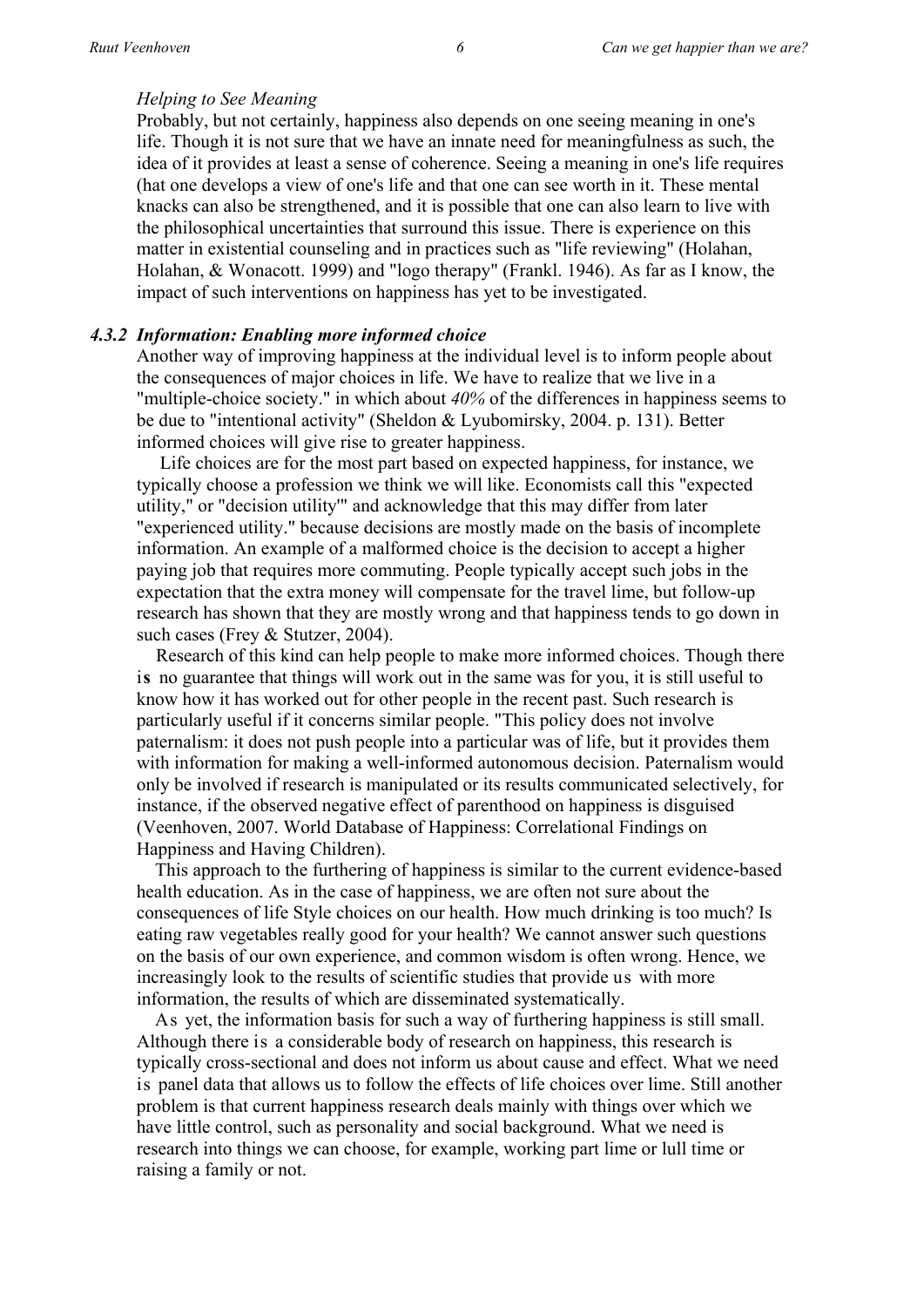Once such information becomes available, it will quickly be disseminated to the public, through the life style press and the self-help literature. It can also be included in organized health education, broadened to become education for "living well" happiness education. The problem is not in the dissemination of knowledge but in the production of it.

#### *4.3.3 Professional life counseling*

If we feel unhealthy, we go to a medical general practitioner, who makes a diagnosis and either prescribes a treatment or refers us to a medical specialist. If we feel unhappy, there is no such generalist. We have to guess about the possible causes ourselves, and on that basis, consult a specialist who may be a psychologist, a marriage counselor, or a lawyer. Professional guidance for a happier life is unavailable as yet. This is a remarkable market failure, given the large number of people who feel they could be happier. The size of the demand is reflected in the booming sales of self-help books and the willingness to pay for things that promise greater happiness, such as cosmetic surgery and second homes. The main reason is probably that the knowledge basis for such a profession is still small and that trust in happiness counseling is undermined by the many snake oil merchants operating in this area.

Still there seems to be a future for professional counseling for a happier life and for related life coaching and trainings. There is demand for such services, but as yet no proper supply. Much can be gained by developing that supply. One of the ways forward is to stimulate the professionalization of current activities in that area, among other things, by following people who use such services to establish what interventions added to happiness or did not. The development of professional life counseling could also profit from the above-advised research into long-term changes in happiness following major life choices.

#### **5 DO WE NEED GREATER HAPPINESS?**

If we *can* create greater happiness for a greater number, *should* we? Several voices say "no." Part of the objections comes from preachers of penitence, who like to see us suffer to clean our sinful souls. Yet. there are also objections from scientists who believe that the pursuit of happiness involves negative effects. One of their qualms is that mass happiness will be achieved at the cost of freedom, and another misgiving is that happy people tend to be passive and uncreative. These notions figure in Huxley's (1932) science fiction novel *Brave New World,* in which happiness for everybody is achieved using genetic manipulations and mind control and where the happy citizens are short-sighted consumer slaves.

Yet, research into the consequences of happiness shows another picture. It appears that happiness fosters activity, creativity, and an open mind. Happy people do better as a spouse and parent. They are also better citizens; they are typically better informed than unhappy compatriots; they involve themselves more in social action, while being more moderate in their political views (Lyubomirsky. King. & Diener, 2005). Still another thing is that happiness lengthens life, the effect of happiness being comparable to smoking or not (Veenhoven, 2008). This evidence on positive effects of happiness fits well with the theory that feeling good works as a "go-signal"; it tells the organism that the situation is OK and it can go ahead. Consequently, happy people "broaden" their behavioral scope and "build" more resources (Fredrickson, 2004).

So, happiness is worth pursuing for its own sake, and for its positive side effects.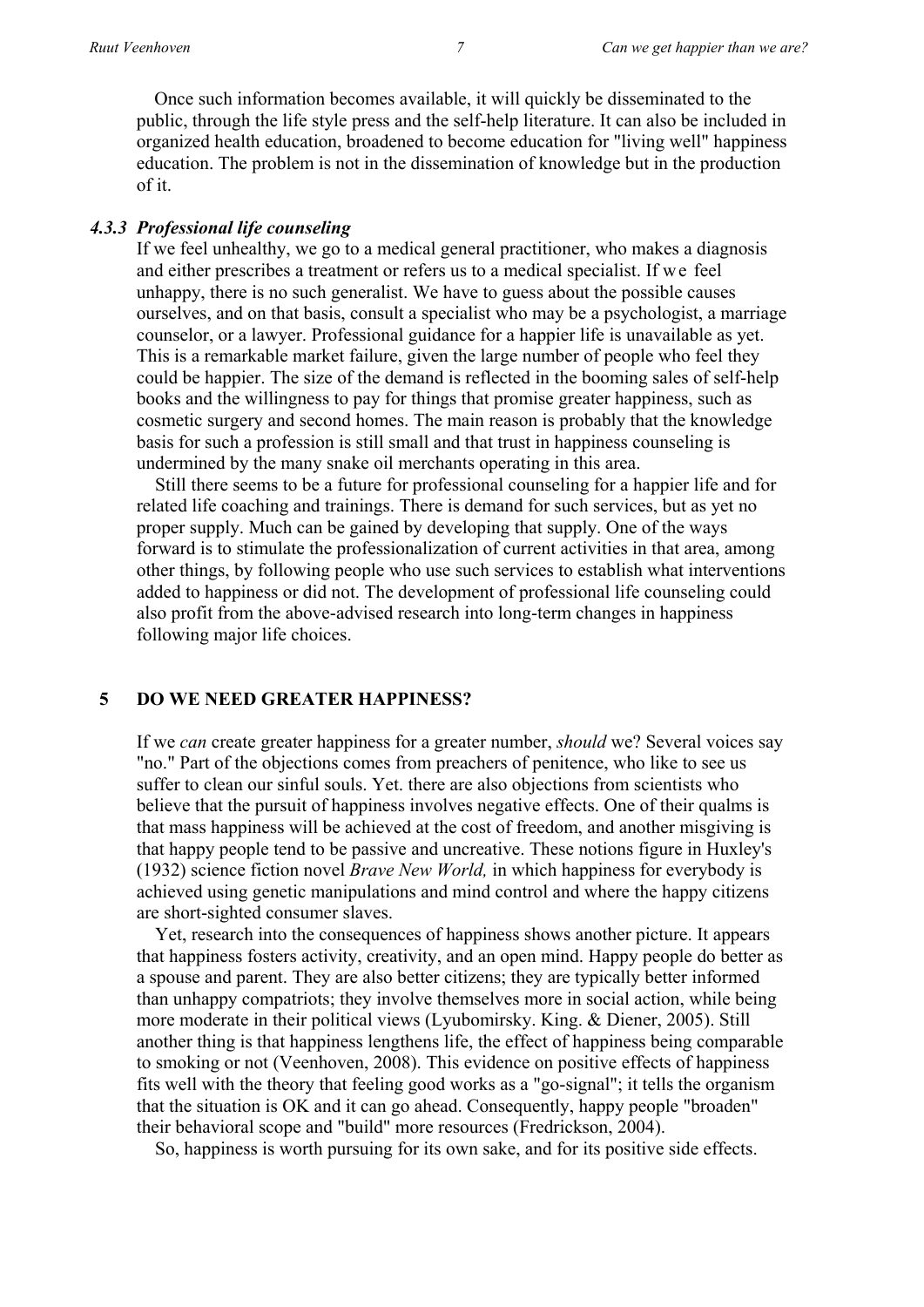# <span id="page-7-0"></span>**References**

Bentham. J. (1970). In: J. H. Burns & H. L. A Hart (Ed.). *An introduction to the principles of morals and legislation.*  London: Althone Press (original work published 1789 by London: Payne).

Easterlin. R. A. (1995). *Will raising the incomes of all increase the happiness of all?* Journal of Economic Behavior and Organization. 27, 35-47**.**

Frankl. V. E. (1946). *De zin van het bestaan. een inleiding tot de logotherapie/The meaning of life an introduction to logotherapy, (Nederlandse vertaling 2002).*  Rotterdam: Donker.

Fredrickson. B. L. (2004). *The broaden-and-build theory of positive emotions*. Philosophical Transactions of the Royal Society of London. Series B. Biological Sciences. 359, 1367-1377.

Frey. B. & Stutzer. A. (2004). *Economic consequences of mispredicting utility,*  Working paper. Institute for Empirical Research in Economics, Zürich. Switzerland. Available at[: www.crema-research.ch/papers](http://www.crema-research.ch/papers)

Headey. B.. & Wearing. A. (1992). *[Understanding happiness: A theory of subjective](http://worlddatabaseofhappiness.eur.nl/hap_bib/freetexts/headey.b.1992.pdf)  well-being,* Melbourne: Longman Cheshire.

Holahan. C. K., Holahan. C. J., & Wonacott, N. L. (1999). *Self appraisal, life satisfaction and retrospective life choices across one and three decades*, Psychology and Aging. 14. 238-244.

Huxley. A. (1932). *Brave new world,* London: Shatto & Windus.

Layard. R. (2003). *Happiness: Lessons of a new science,* New York: Penguin.

Lykken. D. T. (1999). *Happiness: What studies on twins show us about nature, nurture and the happiness set-point,* New York: Golden Books.

Lyubomirsky. S., King. L. A., & Diener. E. (2005). *The benefits of frequent positive affect: Does happiness lead to success?* Psychological Bulletin, 131, 803-855.

Maslow. A. H. (1954). *Motivation and personality,* New York: Harper.

Ouweneel, P. (2002*). Social Security and well-being of the unemployed in 42 nations,* Journal of Happiness Studies. 3*,* 167-192.

Sheldon, K., & Lyubomirsky, S. (2004). *Achieving sustainable new happiness: Prospects, practices and prescriptions,* In P. A. Linley & S. Joseph (Eds.). Positive psychology in practice (pp. 127-145) Hoboken: Wiley.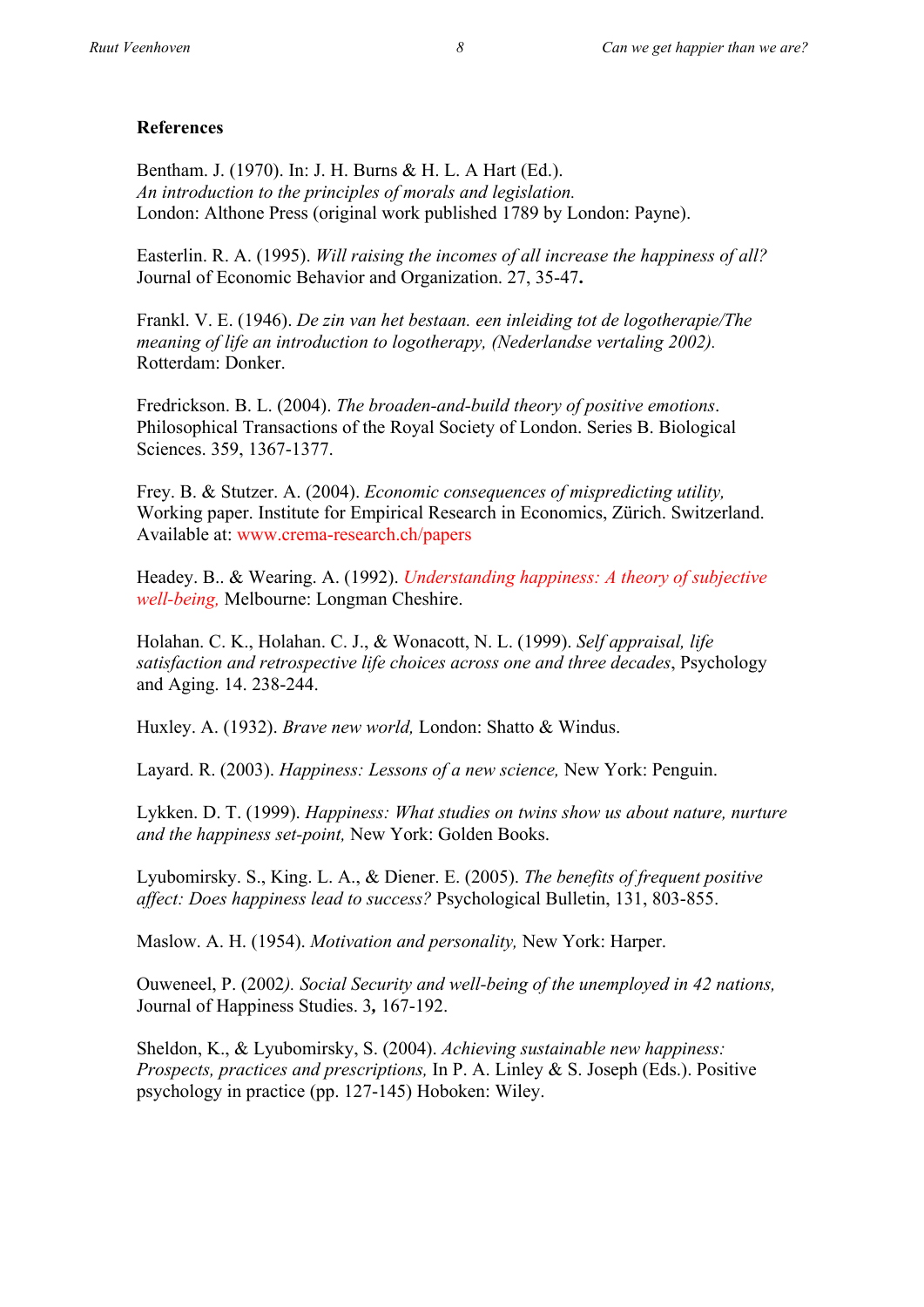Veenhoven. R. (1991). *[Is happiness relative?,](http://www2.eur.nl/fsw/research/veenhoven/Pub1990s/91a-full.pdf)* Social Indicators Research, 24, 1-34.

Veenhoven. R. (1995). *[The cross national pattern of happiness: Tests of predictions](http://www2.eur.nl/fsw/research/veenhoven/Pub1990s/95b-full.pdf)  implied in three theories of happiness*, Social Indicators Research. 34, 33-68.

Veenhoven. R. (2000), *[Well-being in the welfare state: Level not higher, distribution](http://www2.eur.nl/fsw/research/veenhoven/Pub2000s/2000b-full.pdf)  not more equitable,* Journal of Comparative Policy Analysis. 2. 91-125.

Veenhoven. R. (2003). *[Arts of living](http://www2.eur.nl/fsw/research/veenhoven/Pub2000s/2003b-full.pdf)*, Journal of Happiness Studies. 4, 373-384.

Veenhoven. R. (2005). *[Apparent quality of life: How long and happy people live,](http://www2.eur.nl/fsw/research/veenhoven/Pub2000s/2005j-full.pdf)* Social Indicators Research. 71, 61-86.

Veenhoven. R. (2007). *World Database of Happiness,* continuous register of scientific research on subjective enjoyment of life. Erasmus Universiteit Rotterdam: [http://worlddatabaseofhappiness.eur.nl.](http://worlddatabaseofhappiness.eur.nl)

 Veenhoven. R. (2008). *[Healthy happiness: Effects of happiness on physical health and](http://www2.eur.nl/fsw/research/veenhoven/Pub2000s/2008d-full.pdf)  the consequences for preventive health care*, Journal of Happiness Studies. 9(3), 449-469.

 Veenhoven. R. (2009). *[How do we assess how happy we are?](http://www2.eur.nl/fsw/research/veenhoven/Pub2000s/2009a-full.pdf)* In A. Dull & B. Radcliff (Eds). Happiness, economics and politics (pp. 45-69). Northampton: Edward Elger.

 Veenhoven. R., & Hagerty. M. (2006). *[Rising Happiness in nations 1946-2004: A](http://www2.eur.nl/fsw/research/veenhoven/Pub2000s/2006a-full.pdf)  reply to Easterlin*, Social Indicators Research. 77, 1-16.

 **Note**

 <sup>1.</sup> Average of several surveys. Reported in World Database of Happiness. Happiness in Nations. Rank Report 2007-1.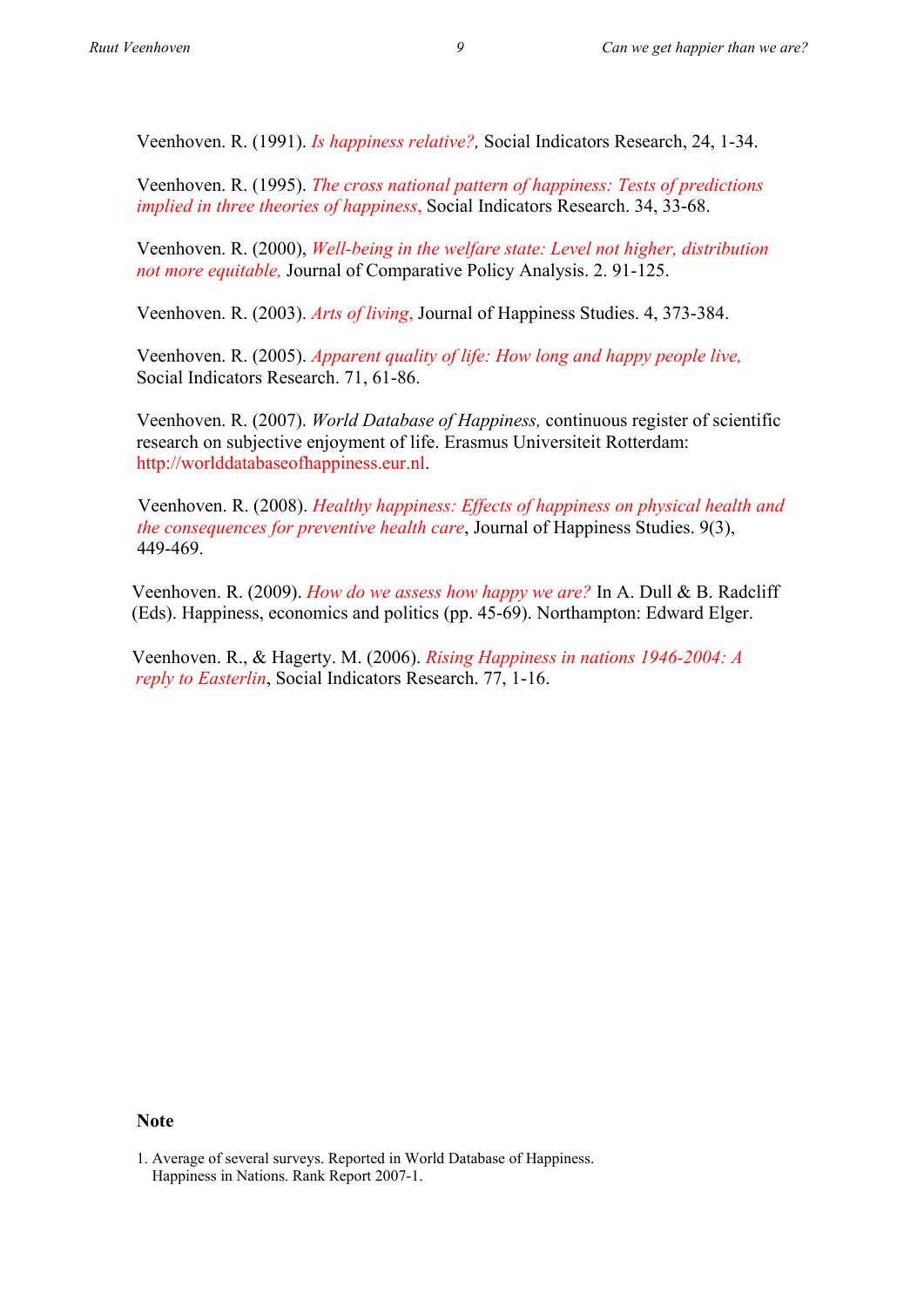<span id="page-9-0"></span>

Fig. 1.1 Happiness in Germany (Data: European Social Survey 2003)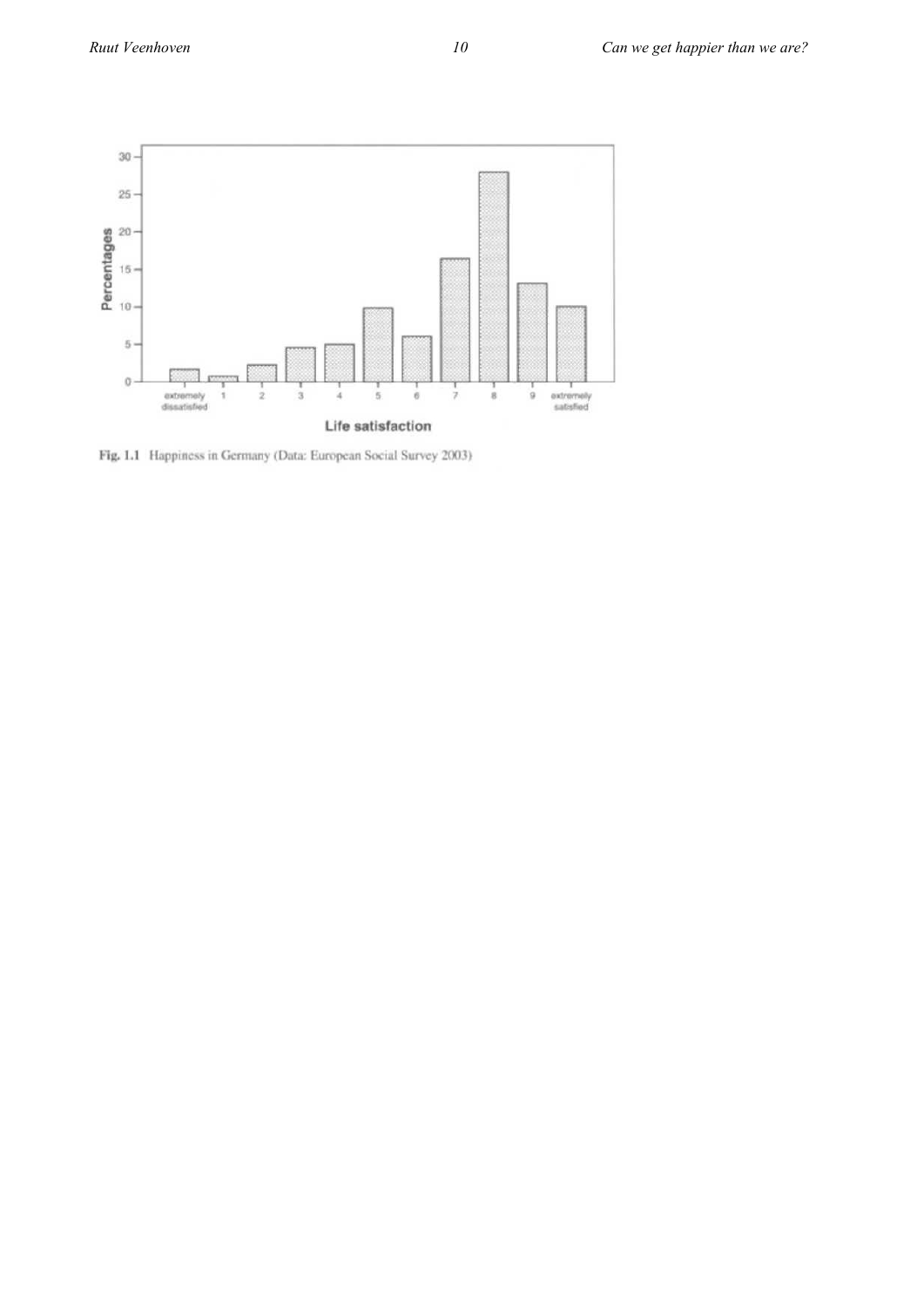| <b>Nation</b>   | <b>Happiness</b><br><b>Average on scale 0-10</b> |
|-----------------|--------------------------------------------------|
| <b>Denmark</b>  | 8.2                                              |
| Switzerland     | 8.1                                              |
| <b>Sweden</b>   | 7.7                                              |
| <b>USA</b>      | 7.4                                              |
| Germany         | 7.2                                              |
| France          | 6.5                                              |
| Japan           | 6.2                                              |
| Poland          | 5.9                                              |
| <b>Russia</b>   | 4.4                                              |
| <b>Zimbabwe</b> | 3.3                                              |

# <span id="page-10-0"></span>**Table 1.1 Happiness in nations around 2000**

*Source:* **World Database of Happiness, (Veenhoven 2010) Happiness in Nations. Rank Report 2007-1**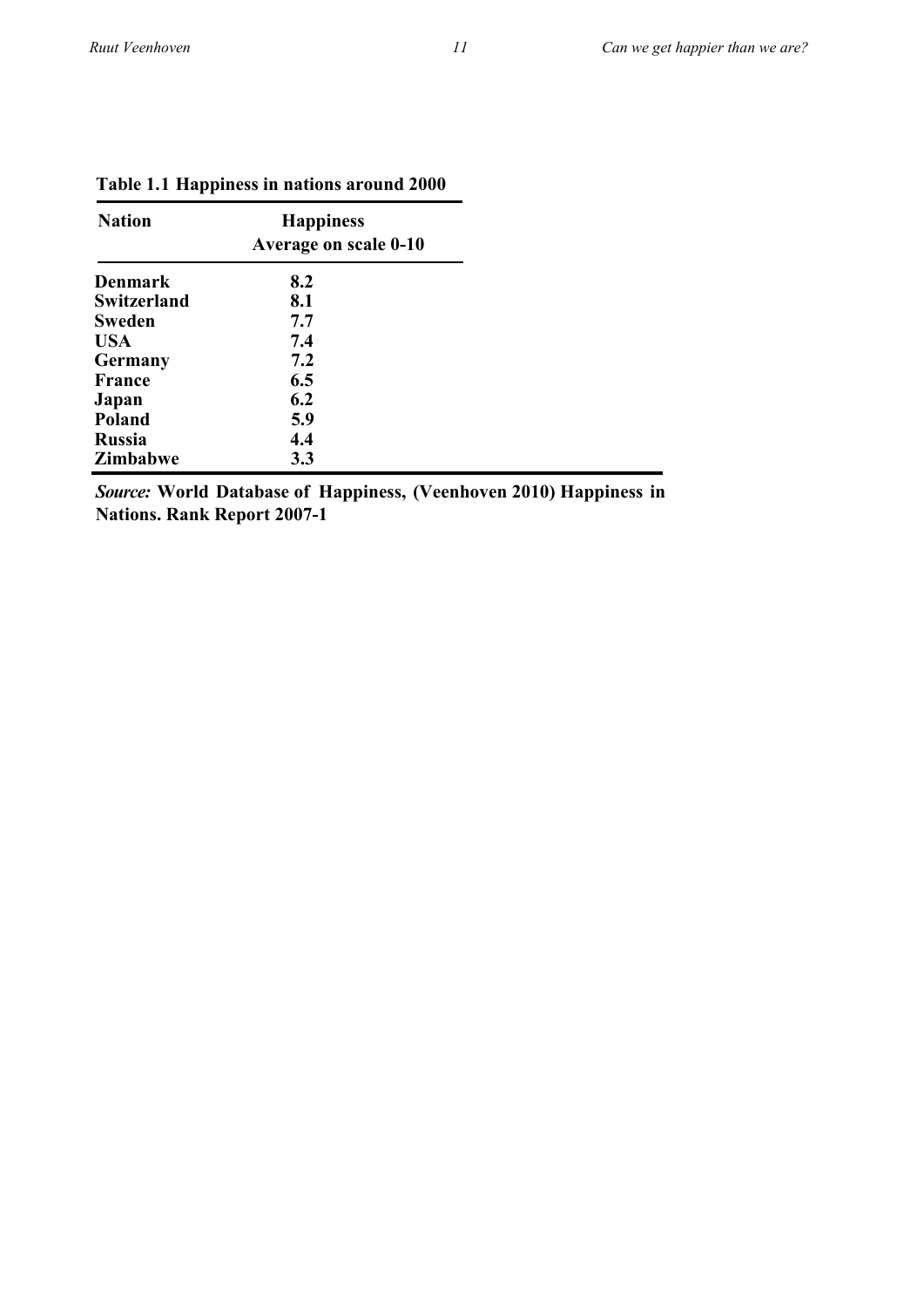

**Figure 1.2 Trend average happiness in three nations (Source: World Database of Happiness, (Veenhoven 2010) data file TrendsInNations)**